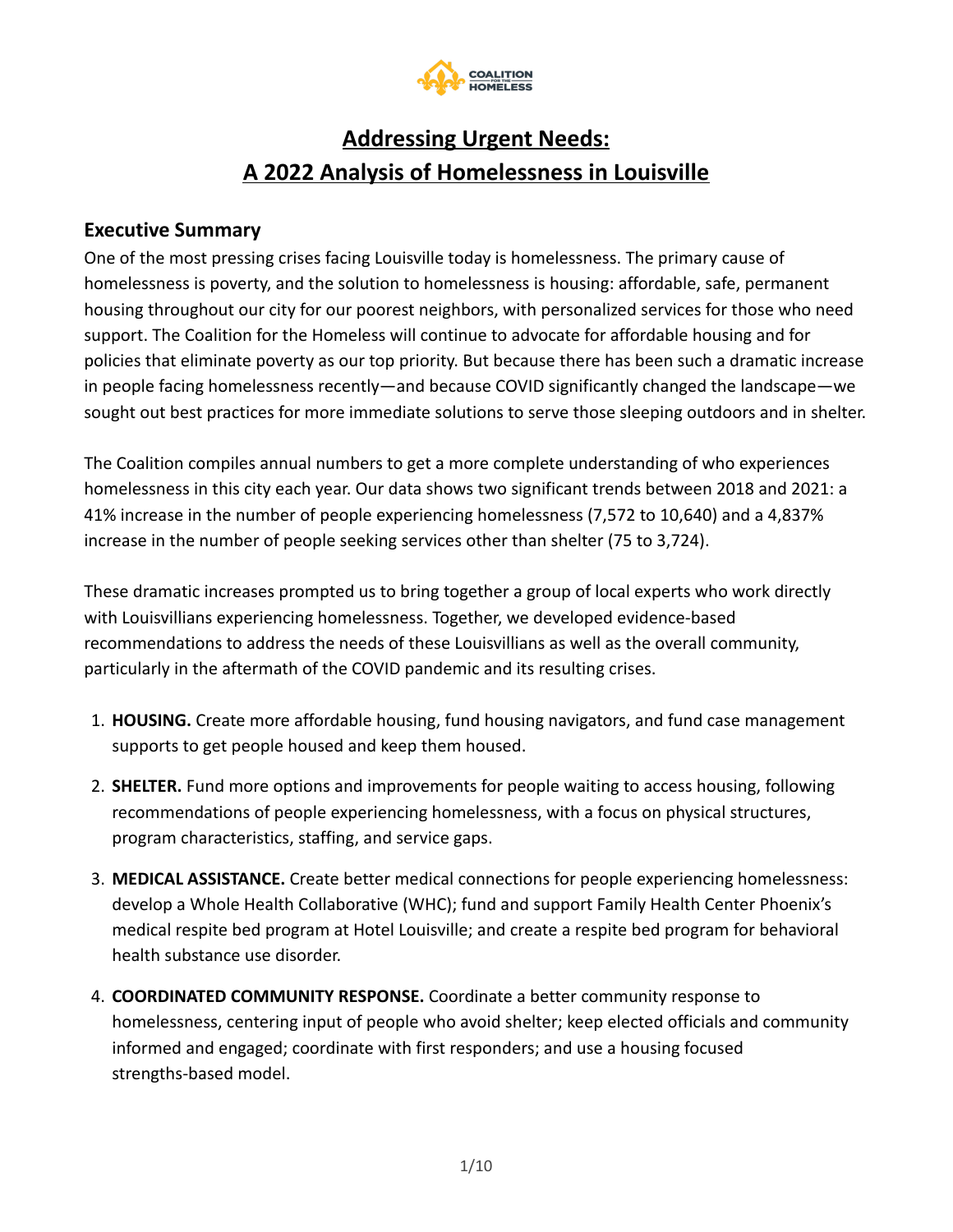

## **Detailed Discussion**

Louisville saw an unprecedented increase in homelessness during the housing crisis of 2008, with a peak of 9,348 citizens served throughout 2009. Between 2009 and 2018, we saw a steady decrease in the number of people receiving homeless services, even as the number of services (including outreach to those harder to find and serve) had increased. **But the trend changed for the worse again in 2019 when the number of people receiving homeless services increased for the first time in a decade.** The numbers of people being served continued to steadily increase in both 2020 and 2021. This can be attributed in part to new services due to COVID relief funds, but not entirely—and nearly all of the increase has been in people not willing or able to sleep in congregate shelter.



### **Number of People Experiencing Homelessness Annually in Louisville**

- 2018: 7,572 people (69% in shelter, 30% inside for extreme weather, 1% streets or elsewhere)
- 2019: 8,745 people (63% in shelter, 26% inside for extreme weather, 11% streets or elsewhere)
- 2020: 9,693 people (64% in shelter, 22% inside for extreme weather, 14% streets or elsewhere)
- 2021: 10,640 people (55% in shelter, 10% inside for extreme weather, 35% streets or elsewhere)

In 2020, the coronavirus pandemic impacted services available to those without housing, and made many people more reluctant to stay in congregate settings. Simultaneously, Louisville adopted CDC protections to avoid camp clearings during the peak of the pandemic, which led to the build-up of larger camp communities. And many long-term hidden camps were cleared for new development in the downtown area, which meant some camps moved into more visible areas. To understand the pre-COVID recommendations, [click here](https://louhomeless.org/wp-content/uploads/2019/06/Solving-Street-Homelessness-in-Louisville.pdf) to read the 2019 UofL report on street homelessness.

**The only way to truly address the needs of people sleeping outdoors is to create greatly needed safe, affordable, permanent housing for those making the lowest incomes.** Presently, only 25% of people who qualify for affordable housing have access to this resource. Unfortunately, due to decades of neglect in the area of housing development, the Louisville [Housing Needs Assessment](https://louisvilleky.gov/government/housing/housing-needs-assessment) documents a need for 31,000 additional affordable units in our city for our poorest neighbors. This is our top recommendation and priority, and would require decades of commitment and billions of dollars.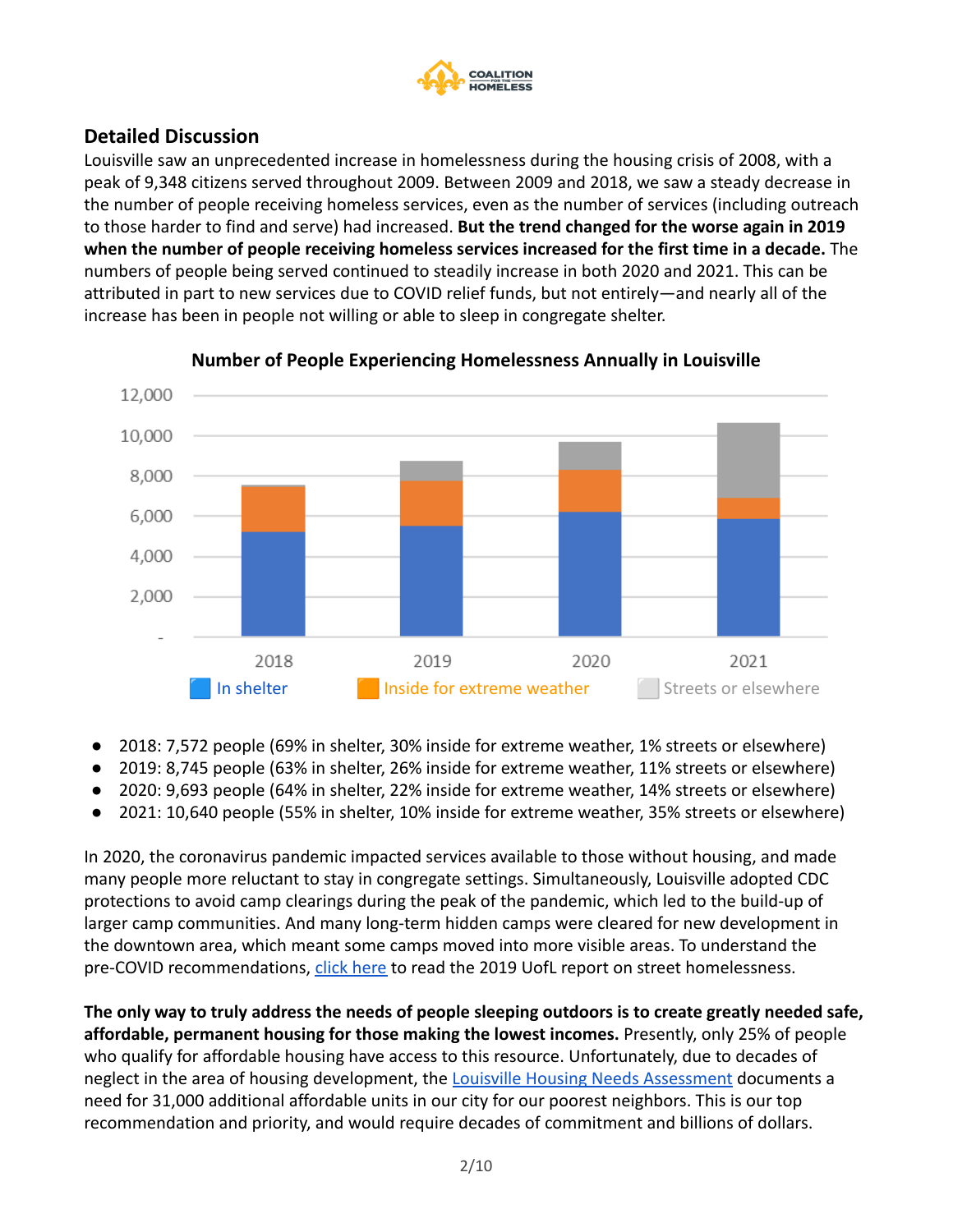

However, due to the dramatic recent increase in people finding no better option than to sleep outdoors (or in other overcrowded or unsafe situations), the Coalition for the Homeless worked with Metro Louisville and dozens of community partners to address the need as outlined in the Louisville Homeless Management Information System database numbers shared above, following the [2019 Solving Street](https://louhomeless.org/wp-content/uploads/2019/06/Solving-Street-Homelessness-in-Louisville.pdf) [Homeless in Louisville report](https://louhomeless.org/wp-content/uploads/2019/06/Solving-Street-Homelessness-in-Louisville.pdf). Much of that work focused on acquiring additional resources and rethinking homeless services following the COVID pandemic and resulting crises. In early 2022, we saw that these efforts alone were not sufficient to address the increased move from sheltered to unsheltered living situations, so we brought together a group of local experts who work directly with those who sleep outdoors and then conducted interviews with those who have recently slept outdoors and/or in local shelters to create recommendations for services and determine which are both evidenced-based and appropriate for our community at this time.

Here is a detailed discussion of those recommendations.

#### **Additional support services to increase permanent supportive housing**

The ultimate solution for homelessness is housing, but housing alone is not always enough. In 2021, the number of persons served through homeless service agencies who self-report one or more disability has increased by two-thirds. At the same time, the largest age group of people experiencing homelessness—the latter half of the Baby Boomer generation—has increasing health needs as they reach their 60s.

One silver lining of COVID was the availability of additional housing resources through emergency funding. HUD allocated 127 new vouchers to our community; LMHA prioritized people sleeping outdoors for public housing and Section 8 adding approximately 400 new units in 1.5 years; governmental funds (Emergency Solutions Grant COVID, or ESG-CV) provided dozens of additional short-term Rapid Re-Housing (RRH) vouchers; and American Rescue Funds provided deposits and two months rent to 750 households who lost rental housing in Jefferson County. The difficulty has come in ramping up services to support all of these new tenants so that they can successfully find, enter, and stabilize in housing. Our local experts identified the following needs:

- 1) **Affordable housing.** Many more affordable rental units are needed in this tight rental housing market in order to use all of the newly available vouchers. [This Harvard study](https://www.jchs.harvard.edu/americas-rental-housing-2020) shows that far more people are renting in the United States today, and lower income renters are finding it harder to use vouchers due to a lack of units. There is a [desperate](https://louisvilleky.gov/government/housing/housing-needs-assessment) need to increase income restricted rental housing (especially for people at 30% AMI and below) in areas with access to employment and support services, which remains our top recommendation. These projects will take years to develop and build. A more immediate solution would be to simultaneously create landlord incentives to make units available to those with lower incomes while still receiving a fair return for the value. While the fair market rent for a one-bedroom unit paid to landlords through available subsidies is \$800 per month (including utilities), the average rent a landlord could get is \$966. This gives most landlords very little incentive to participate in these subsidy programs.
- 2) **Housing navigators.** With such a tight rental housing market, local experts agree that most people need help finding available units—especially people living outdoors without flexible transportation options. Housing navigators are critical in assisting new tenants in their housing search and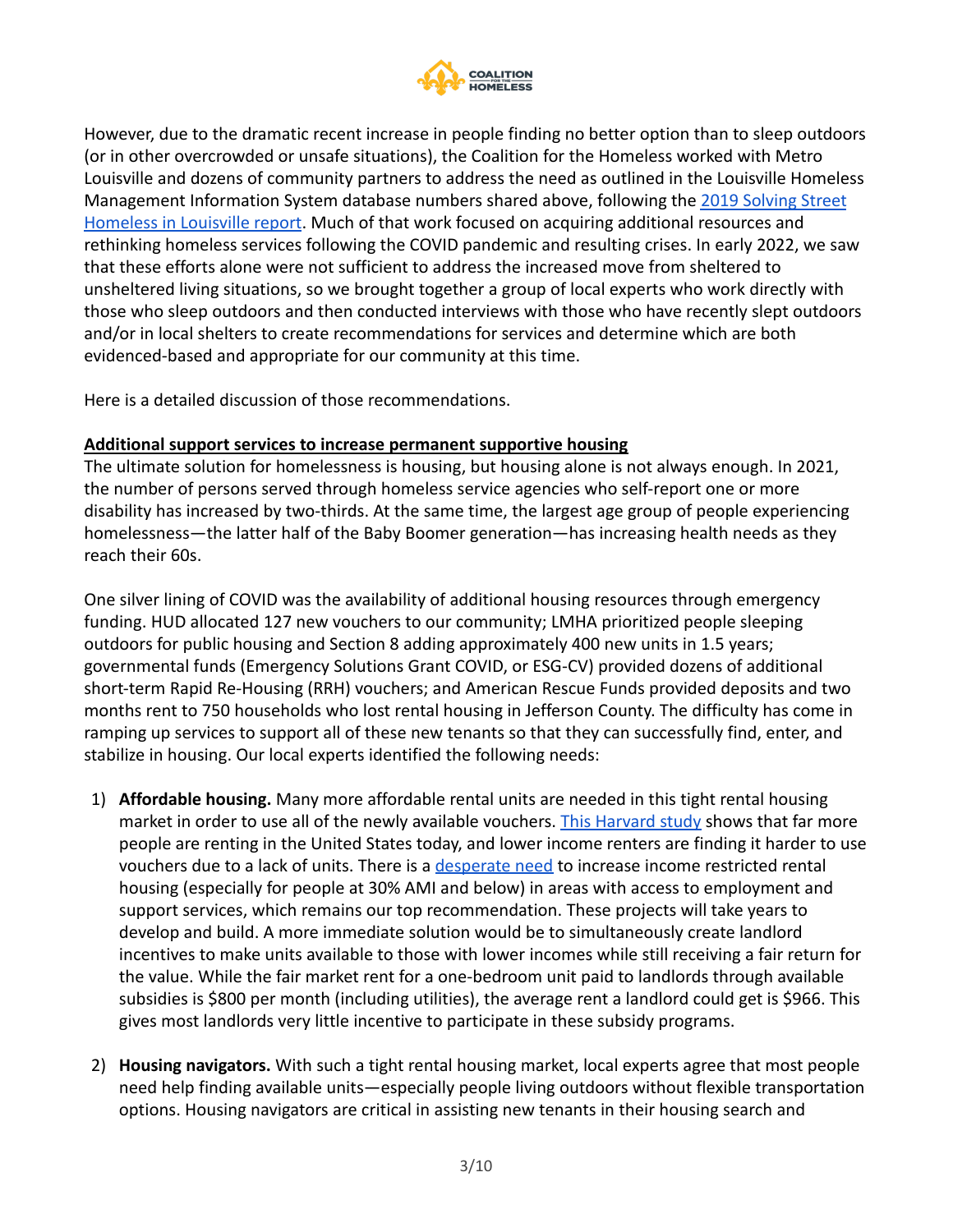

application processes. Metro Louisville and the Coalition for the Homeless have tried to sub-contract with local service providers to provide these services with little success, due to staffing shortages and the fact that staff positions are only funded in the short-term. With some longer-term (three-year) funding commitments, more positions could be created and filled, allowing Louisville to utilize existing vouchers and get an additional 30-90 people off the streets per year.

- 3) **Case management.** Perhaps the most important ongoing need is personalized case management, which helps people move from homelessness to housing and helps them stay housed. Several local studies show that housing a person annually—with case management and rental vouchers—creates a cost savings of approximately \$15,000 per person per year when compared with the high cost of street homelessness (costs borne mostly by our shelters and healthcare systems). Funding for case management would ensure that these new vouchers are fully utilized to house those in greatest need and help them maintain that housing.
- 4) **Permanent supportive housing.** The vast majority of Louisvillians who face homelessness are able to maintain their permanent housing—97% of supportive housing tenants in Louisville stay housed at their scattered-site homes—but some people need housing with on-site support. The city has committed to address this goal in part through \$32 million in funding for permanent supportive housing projects. But these projects will need assistance with site development; operating subsidies to ensure cash flow; and funding for a higher level of services. This can also mean seeking new partners like Managed Care Organizations who can bill Medicaid for services, as well as hiring peer support specialists who know what people need from their lived experience. And finally, the creation of programs to serve those with greatest needs depends on the support of local developers committed to this work, which means ensuring that they can move through the development process with the support of Metro Council (as long as they comply with local codes and zoning regulations).
- 5) **Furniture.** People who move from the streets to housing lack furniture and household items, and many of the housing programs flooding our market do not include funding for deposits or furniture. The Coalition for the Homeless and our partners created Rx: Housing, a program to address this need, but the program is only able to assist approximately 50 households per year. The average household needs a minimum of \$600 for basic furniture, approximately \$200 for basic household items, and \$600 for a housing deposit.
- 6) **Addressing criminal records**. We interviewed people who are living outside, and many of them reported that felonies from decades in the past continued to haunt them. These prior convictions keep Louisvillians from getting licensed for well-paying jobs and accessing housing. We need to expunge felonies from the past as well as expunge prior evictions, both of which make housing access extremely difficult.

Another group that was already difficult to house is having an even harder time accessing housing today: people who have served their time and are on the sex offender registry. Kentucky does not have a weighted system for sex offenders so everyone on the registry follows the same restrictions. Because all local shelters either have daycare on site or nearby, and sex offenders cannot live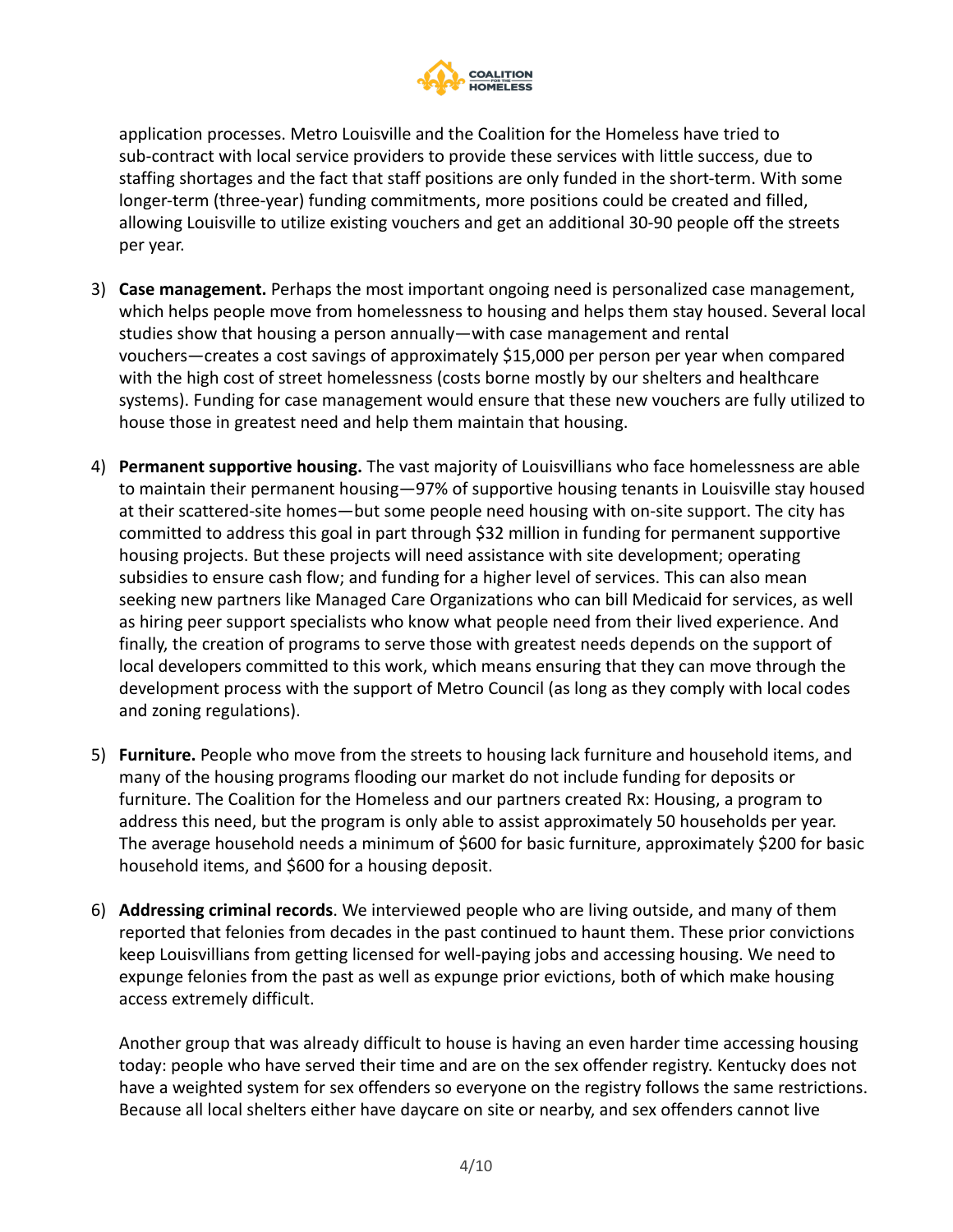

within 1,000 feet of one, there is no emergency housing for sex offenders in Louisville. This is complicated even further by COVID: many daycare facilities are being developed in new locations to meet the need for childcare (following the closure of several daycares in the early COVID days)—which also means housing options (including halfway houses) are no longer available options. Louisville needs to identify property with enough distance so that permanent supportive housing could be built for persons on the sex offender registry, as well as to work with the Kentucky Department of Corrections to provide adequate services to help those exiting prison make a transition back in the community.

#### **Improving options for people waiting to access housing**

While housing is the solution to homelessness, our country's refusal to address the need for affordable housing for decades means that it will take decades to address the housing crisis—even after we fully commit to work toward the creation of these desperately needed safe, affordable units. Meanwhile, our homeless shelter system has been underfunded and overwhelmed for years. This system was created to address very short-term homeless situations and offers little to no privacy in mostly congregate settings. But the unmet needs of people using this system combined with the lack of housing have led to increased lengths of homelessness.

Therefore, our local experts identified the need to address the conditions and opportunities for those who are waiting to access housing. This not only improves the lives of those who are waiting, but makes it easier to find and assist those who need to navigate housing access.

- 1) **Right to shelter.** One national model to help get people off the streets and into indoor settings is the creation of a citywide right to shelter. This would mean the increase of shelter and/or overflow opportunities (like hotels) to be able to provide a place for everyone willing to come in. This need is most desperate for families and couples. The approximately 750 shelter units available in Louisville have been mostly full, except during the COVID crisis. The city has allocated funding to two shelters in order to increase shelter options for more families, but construction on these projects has just begun. In order to address the true need, more units need to be added and funding needs to be provided to hire contractors for repairs to maintain adequate space, which would quicken availability and turnover of these units.
- 2) **Shelter renovations and updates.** The Louisville Forward department of Metro Louisville has been working to create a list of recommendations to improve the accessibility, safety, overcrowding, energy efficiency, and welcoming nature of the four major overnight shelters. We strongly recommend that appropriate funding be made available to complete these renovations that could encourage more people to feel comfortable in a shelter setting and decrease some operating costs for the shelters.
- 3) **Shelter staffing.** Simply put, Louisville's shelters are understaffed, especially in the evenings. Due to lack of funding, most shelters are operated by clients who have graduated from programs or by hired security staff, not licensed professionals. All city shelters need ongoing funding to increase staff salaries and the number of staff available on site. Due to the larger numbers of persons with disabilities experiencing homelessness, we would also recommend that behavioral health staff be hired and available at all facilities during the times that clients are present and awake.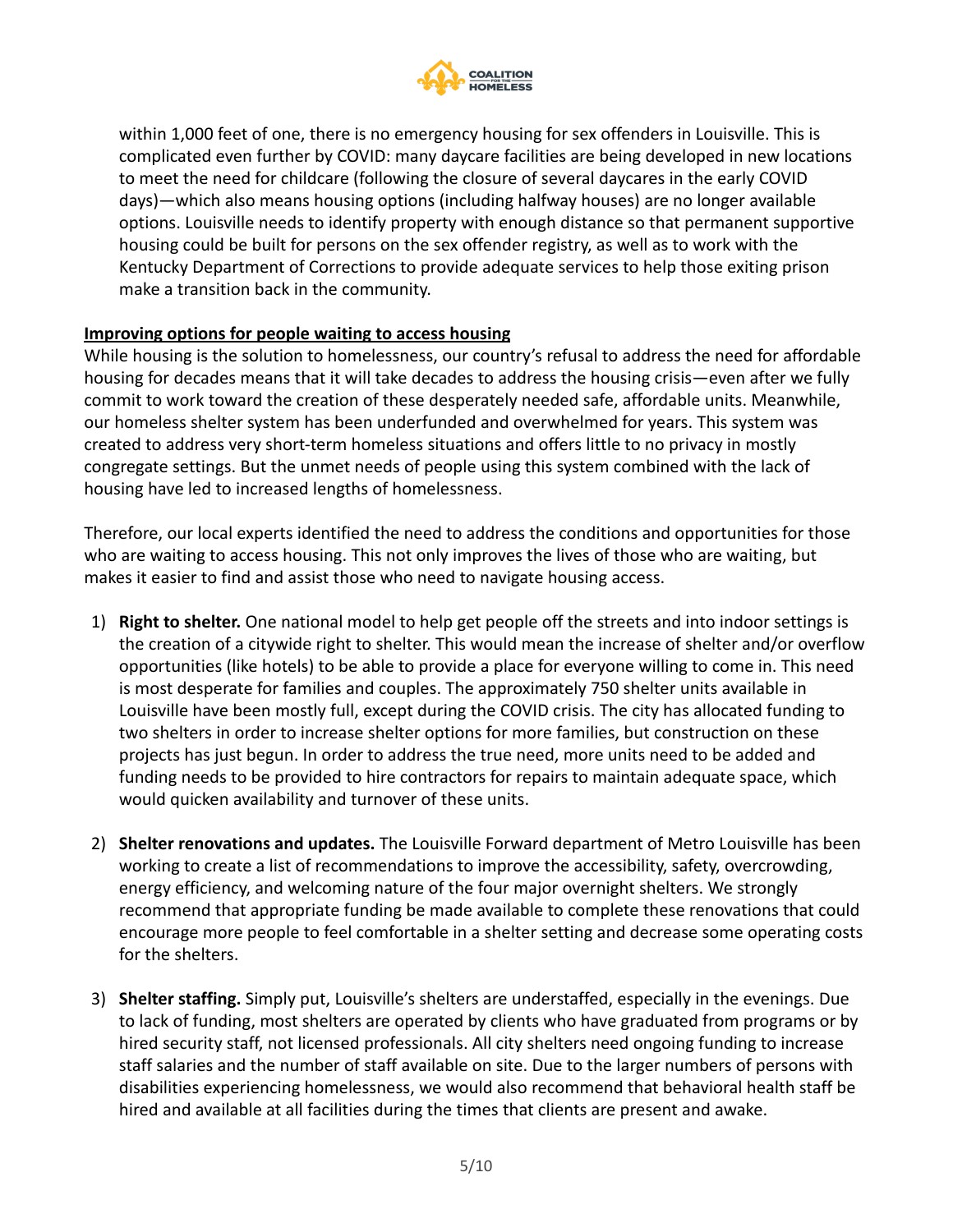

- 4) **Staff support and training.** Newly hired shelter staff also need support. Anyone working in a shelter in any position should be provided training that covers trauma informed care; de-escalation; community resources; and domestic violence prevention. We recommend that these trainings be recorded and made available to all shelter and housing staff city-wide, and that funding continue in order to update these trainings regularly (every three years). Finally, incentives should be provided to increase use of the Homeless Management Information System (HMIS) database in order to share case management notes about clients and share the information and service load when a client is working with multiple agencies.
- 5) **Storage for personal items.** A key concern for many people who have experienced homelessness is that their personal items are stolen on the streets and in shelter. The city-funded storage facility at Salvation Army has improved this some, but there is a waiting list for the larger storage space, limited time to access items, and a need to create similar storage facilities at the other shelters.
- 6) **Shelter security and lack of privacy.** Many households (especially families) tell us that they leave shelter quickly after entry due to a lack of security. If it is not already included in the renovation proposals to be funded by the city plans (as noted above), an assessment and plan must be made to increase the feeling of security and welcoming at all shelters.
- 7) **24 hour service provision.** Volunteers of America and some parts of Wayside and Salvation Army are open to shelter residents throughout the day, giving residents a place to leave their items and to stabilize their lives so they can move forward. St. Vincent de Paul is working to change their shelter program to 24 hours, too. We recommend that all four major shelters be asked to present proposals to open their facilities for 24 hours each day. This would require more staffing and housing-focused case management during the day, as this has proven throughout the country to be the biggest factor in people moving more quickly from homelessness to housing. It also provides some stability for other service partners to bring services to clients on site.
- 8) **Non-congregate shelter.** COVID quickly showed the vulnerability of life in congregate settings. But even without COVID, most people are uncomfortable in open settings with strangers. However possible, funding must be provided to incentivize shelters to create more non-congregate facilities through renovation or the purchase of additional single-room units that can serve as transitional options for singles and families waiting for housing. A recent St. Vincent de Paul review shows that clients in private units (even when small) have a higher rate of successful exits to housing.
- 9) **Low-barrier shelter.** Low-barrier shelter (that is, shelter that works to decrease as many barriers as possible for access to an indoor space) is a national model for moving people from the streets to shelter. For that reason, we recommend increasing low-barrier options beyond the single low-barrier shelter at Wayside. But we also recognize that these shelter options need higher staffing levels in order to be successful. National models recommend no less than one staff member per 10 clients, due to the need for additional services, security, and coverage 24 hours per day. Those using the shelter system have listed these as key barriers: strict entry deadlines, inability to stay with partners, and inability to keep pets.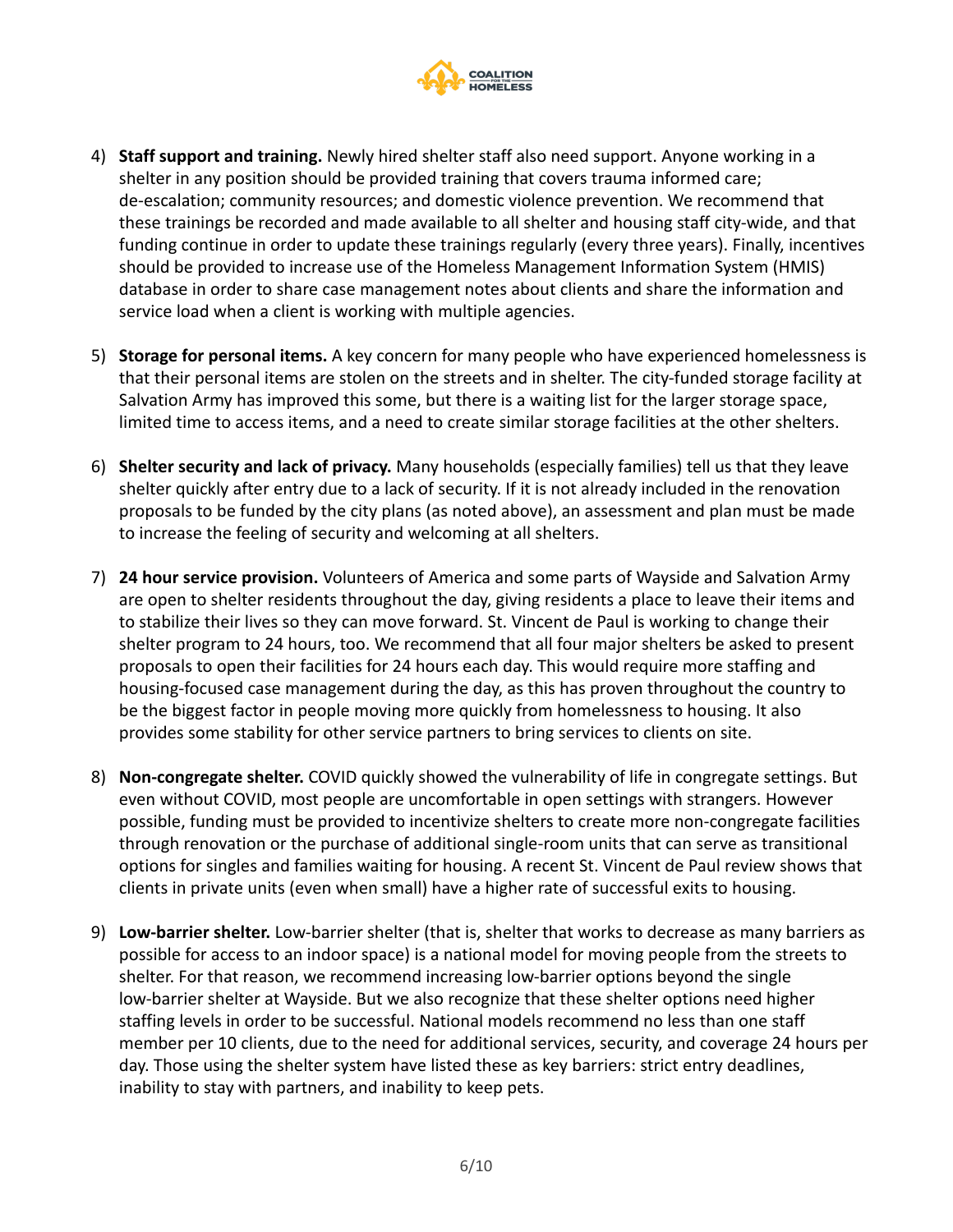

- 10) **Pest control.** Due to the large amount of food service and transient stays in shelter settings, funding is needed to ensure ongoing pest control requirements at shelters. The funding and oversight of this effort could be coordinated through staff responsible for city shelter licensing.
- 11) **Text alerts.** Metro Louisville has just funded expansion of the RAVE alert system to allow better communication with people who are experiencing homelessness and those who serve them. This system is being set up to provide information about shelter availability and access, program closings and openings, weather alerts, and much more. There is a lot of promise in this opportunity and we hope the community will continue to support and utilize this system.
- 12) **Sense of community.** While our team and other housing experts are not supportive of tiny homes (especially those that do not provide minimum plumbing and electrical services) when compared with regular housing, research shows that when these programs are successful, it is due to the creation of a sense of community. Therefore, we encourage shelter, transitional housing, and other housing options that include group counseling, councils, volunteerism, job training, and other designs. The goal is to inspire commitment, a sense of community and belonging, and personal growth. Also, because HUD is the primary funder of homeless services and has a strong housing focus, funding for employment and volunteerism is very limited. To begin addressing this, Goodwill is opening two drop-in centers to meet immediate needs and move to supported employment opportunities. This effort should be evaluated and expanded as possible.

#### **Creating better medical connections**

Local hospitals pay extremely high costs for high utilizers of their systems whose care and cost alike would be much better in other settings. And as the largest segment of the population (the latter half of Baby Boomers) continue to age, greater healthcare will be desperately needed.

Thanks to funding made available through COVID resources, medical respite has been improved with a partnership led by Family Health Centers (FHC) at Wayside Hotel, but this resource should be improved with better support and connection to the hospital systems referring to these beds. And other medical services should be provided and connected to respite. Our local experts recommend:

- 1) **Medical respite.** Louisville needs to fully assess and provide an adequate number of short-term (30-90 day) respite care units, which allow those without housing to recover after (or instead of) hospitalization in a low-cost overnight setting with nursing care on-site. This care should include [Integrated Dual-Diagnosis Treatment](https://case.edu/socialwork/centerforebp/practices/substance-abuse-mental-illness/integrated-dual-disorder-treatment) and should be integrated with local crisis mental health stabilization and detox options. Respite care should be available for at least 30 days, with referral services to appropriate rehabilitation or nursing home care when needed. And preferences for housing should be given to those with severe health issues. Presently, the FHC respite program cannot take those who are unable to address their own daily living skills activities. Therefore, we also recommend meeting with the respite care staff to create a budget to move toward this higher level of care and to continue respite services beyond the existing funding term from American Rescue Fund dollars.
- 2) **Dual-diagnosis assessment and response.** As outlined in [this New York Times piece](https://www.nytimes.com/2022/02/05/nyregion/martial-simon-michelle-go.html) about a mentally ill man who cycled between the New York City health system and the streets for decades,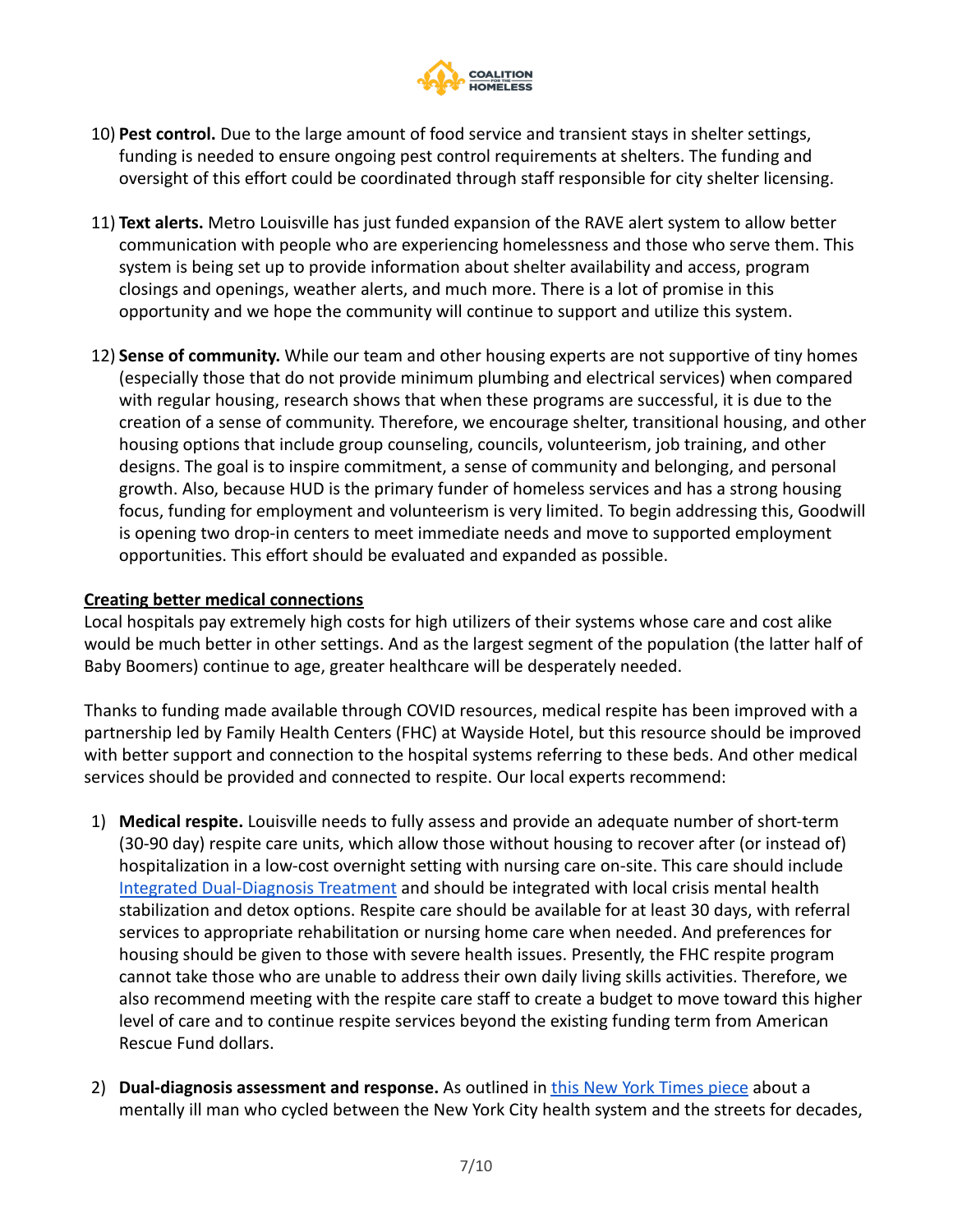

Louisville must begin conducting assessments for dually-diagnosed people who have medical or mental inquest warrants but are not admitted, or who are released prior to stabilization. We must evaluate why this is happening so we can identify how many people in need of in-patient care are being denied, and how to design services to fit the true needs of these patients, versus just following Medicaid requirements. Most services would need to be voluntary, provide at least 30 day stays, and include integrated dual-diagnosis treatment.

- 3) **Drop-in resilience health facility.** Respite and crisis care should also be provided at a drop-in resilience health facility for people without housing. Local health data shows that the top care needs for this facility are wound care, medication assistance, and behavioral health therapy. Providing these services at a specialized facility is more cost-effective than at a hospital because these are services that hospitals often do not have time to address, resulting in clients leaving and returning over and over for unmet needs. This facility would require 24-hour nursing care with additional staffing and cannot be supported with only Medicaid funding, which is limited in what it covers. This new facility could allow for people to sleep during the day or overnight as needed, and the FHC Common Assessment team could work to connect those in this setting to housing opportunities and other services, including those providing medically assisted treatment; shelter could also provide services on-site as needed.
- 4) **Coordination between medical and homeless service provision.** In addition to these medical options for people without housing, Louisville needs a greater commitment from local hospitals to prevent the release of persons who are unable to care for themselves on the streets. Shelters and respite care facilities are not equipped to house persons who cannot conduct their own daily activities. Therefore, people in these critical medical situations need more time in hospital settings, rehabilitation centers, or some other step-down options that can provide appropriate care to avoid release to the streets—which often results in new hospitalizations and worse health outcomes. This is a community need that should be studied and addressed by local medical professionals in order to create system-wide standards of care.
- 5) **Medical services provided on the streets.** Medically assisted treatment (MAT) options, such as NuLease, are greatly needed in the community and funding for those should be increased. MAT should be expanded to start working with people in hospitals and jails. NuLease's new street outreach program should be studied in order to target increased funding to the most successful approaches and to add additional medical services as needed. Louisville has two agencies (Seven Counties Services and Wellspring) leading Assertive Treatment Teams; Assertive Community Treatment (ACT) is another integrated team working with people directly on the streets and targeting persons with severe mental illness. These services should not be limited to serving clients who are eligible for Medicaid, which means additional funding is needed to serve those who do not qualify, and medical staff need to be part of those teams. Syringe exchange opportunities must continue and be available to all in these street outreach settings.
- 6) **Drug recovery and stabilization.** More long-term recovery and stabilization options are needed for persons with severe disabilities. This includes services at Our Lady of Peace, Wellspring, and Seven County Services. Length of stay at most of these models needs to increase as needed for successful outcomes at exit.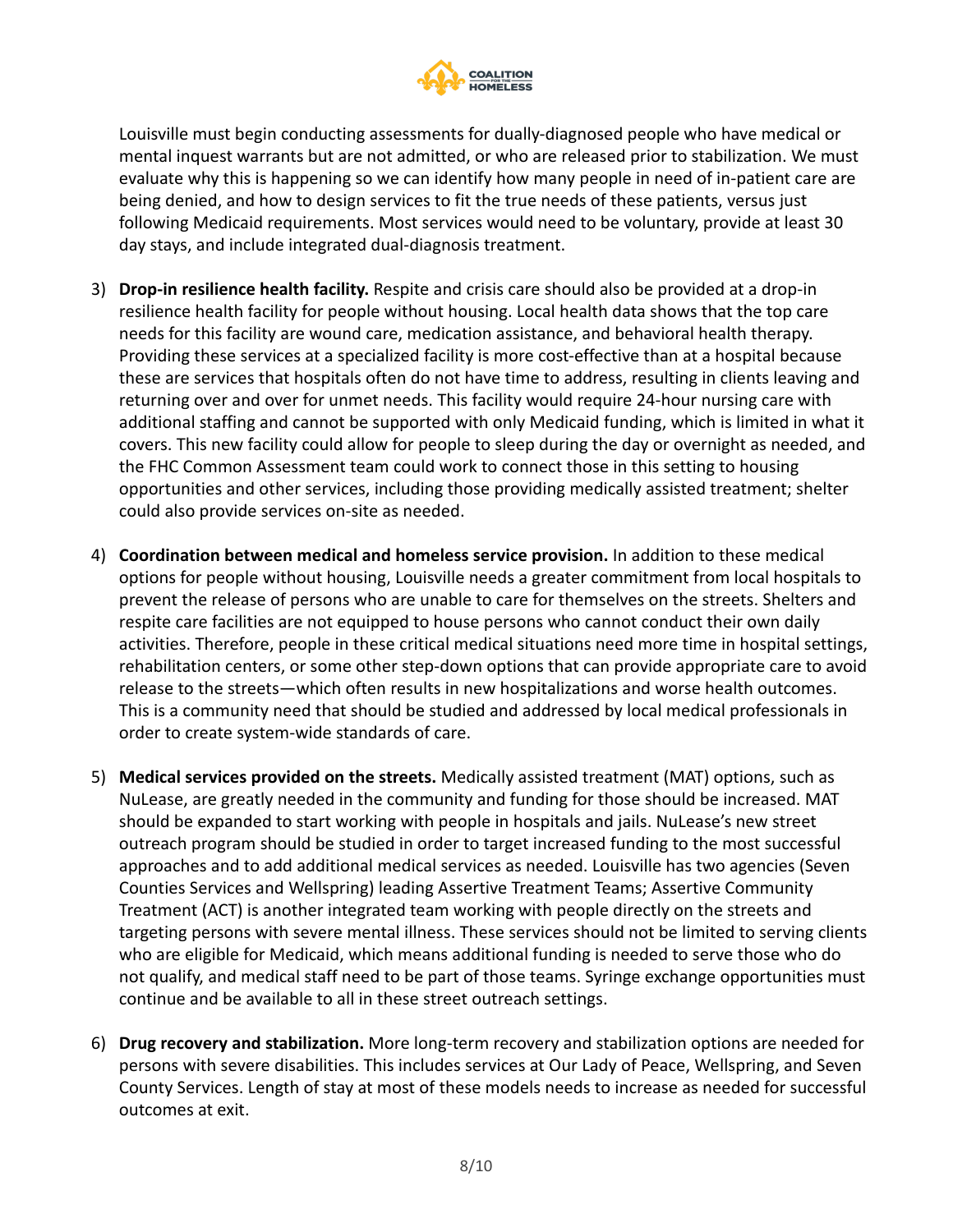

- 7) **Serious Mental Illness (SMI) Medicaid Waiver.** A state SMI waiver was approved by the state legislature in 2022 and can be used to increase permanent supportive housing. Louisville leaders and service providers should work to create mechanisms to use this waiver to increase housing options with services in Metro Louisville.
- 8) **Senior housing options.** As the U.S. population ages, almost half of all persons experiencing homelessness nationwide are at or above 50 years of age. And even those in their 50s have geriatric healthcare needs, as their life expectancy is 67. Therefore, large increases in residential care facilities, assisted living, and nursing home options for those with only Medicaid or Medicare payment are needed, with partners such as Wellspring who have experience serving this population.

#### **Coordinated community response**

In 2018, Metro Louisville created the Mayor's Task Force on Homelessness. This group created several coordinated efforts to address homelessness, including integrated street outreach and an improved camp identification and response system. Unfortunately, the progress and coordination was weakened by many COVID-related fears and policies, including a normalization of camps during a long period without clearings; city staffing issues; and hostility between police and protesters in our community.

And most importantly, while people without housing may not have the right to camp on private property, they do have the right to be treated as fellow citizens with dignity and respect. This means that even if care is available, it is voluntary, and many may choose not to accept it at first. Change requires several attempts by trusted outreach teams, who build relationships with those they serve. When we are working together and stay client-focused, these efforts are more successful.

- 1) **Community education.** More information should be shared with Metro Council, city staff, and community members about the procedures to address camps and the service needs of persons sleeping outdoors. Community education about 3-1-1 and the process that follows would increase consistency and avoid less helpful responses including efforts to harm those sleeping outdoors.
- 2) **Shelter and outreach coordination.** The biweekly street outreach meetings led by the Mayor's Task Force, St. John's Center, and Family Health Centers have improved the community's ability to identify and focus on those most likely to die on the streets here. This group could help with changes to the shelters to increase the number of people entering these settings. Meanwhile, shelters and other service providers could create more training on what they offer and how to help people come inside. Due to large turnover in this group, regular training is needed on housing focused care, personal safety practices, confidentiality, community referral opportunities, trauma informed care, and more. The city has begun funding this training through Hope Buss and it—like the case management training above—could be recorded and maintained to access as needed.
- 3) **Trauma-informed training and coordination with Louisville first responders.** The Louisville Police Department provides some training on helping people without housing and those with disabilities, but limited staffing and changing priorities have complicated the understanding of the police's role here and how to meet the need of increasing trauma-informed interactions between the police